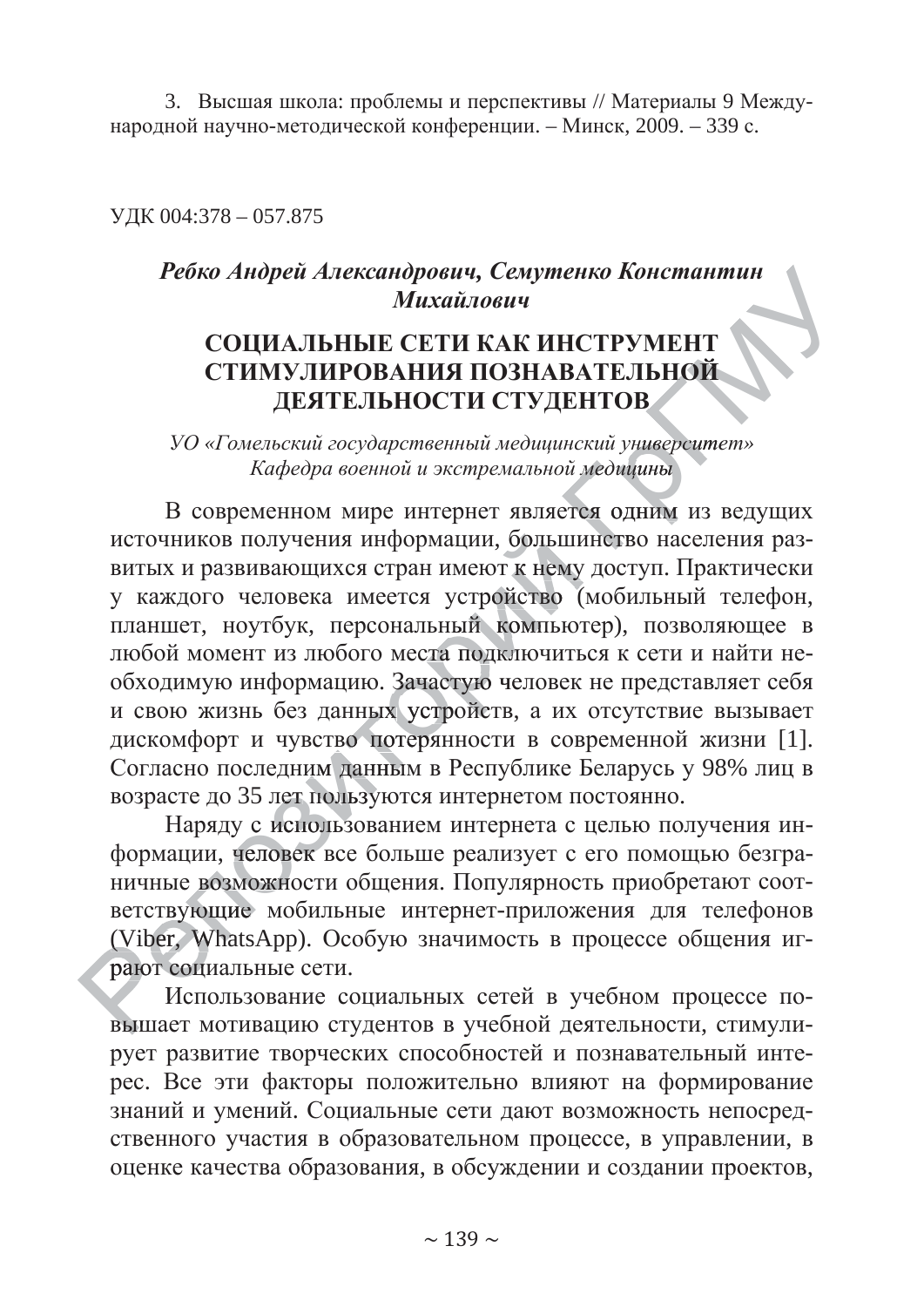концепций, которые определяют стратегию развития образования в стране  $[2]$ .

На кафедре военной и экстремальной медицины УО «Гомельский государственный медицинский университет» организована работа студенческого научного кружка (СНК). Итоги работы в рамках СНК оформляются в виде рефератов, научных статей и тезисов. Для стимулирования интереса к научной и познавательной активности студентов в социальных сетях созданы группы СНК кафедры. На данный момент на группу подписано более 250 студентов нашего ВУЗа Использование таких ресурсов удобно как для преподавателей, так и для студентов и имеет ряд пре-<br>имуществ:<br>1. Возможность ознакомления студентов с последними имуществ: т ряд пр но более 2:<br>реов удобн<br>ет ряд пр познаватель-<br>цаны группы<br>но более 250<br>рсов удобно затель-<br>руппы<br>lee 250<br>илобно

1. Возможность ознакомления студентов с последними нововведениями в изучаемых дисциплинах; гудентов с по<br>x;<br>бходимой лит

2. Предоставляется доступ к необходимой литературе в электронном виде, хранящейся на странице группы и возможность ее скачивания (на стенде с документацией для студентов вывешивается QR-код содержащий ссылку на страницу группы в социальных сетях); страниц<br><sub>І</sub>окумент<br>ссылку документац х;<br>бходимої<br>ице груг

шивается QR-код содержащии ссылку на страницу группы в<br>альных сетях);<br>3. Сзнакомление студентов с учебной программой и во-<br>ами к занятиям по изучаемым дисциплинам;<br>4. Возможность широкого обсуждения различных вопропросами к занятиям по изучаемым дисциплинам;

4. Возможность широкого обсуждения различных вопропросами к занятиям по изучаемым дисциплинам;<br>4. Возможность широкого обсуждения различн<br>сов, в том числе вызывающих трудности в понимании;<br>5. Возможность быстрого и широкого оповец

5. Возможность быстрого и широкого оповещения студентов о проводимых мероприятиях и их форматах, как на кафедре, так и в университете, стимулирование интереса к ним; проводимы<br>и в универ<br>Проведени HOCT<mark>b</mark><br>MbIX M<br>Rencute мых ме

6. Проведение on-line опросов и вебинаров.

Таким образом, социальные сети – мощный и эффективный инструмент, имеющий широкий спектр возможностей и уникальных положительных особенностей, потенциал которых необхо-димо использовать в современном образовании [2]. димо использовать в современном образовании [2]. аким оі<br>мент, и<br>эложит Meht, um и в уни<br>Проведе<br>и образе

Студенты, обучаясь в современных вузах, на основе испольдимо использовать в современном образовании [2].<br>Студенты, обучаясь в современных вузах, на основе использования современных технологий, получают реальные возможности формирования ключевых компетенций.

#### $J$ *umepamypa*:

1. Ребко, А.А. Социальная сеть как инструмент поиска объекта исследования / А.А. Ребко, К.М. Семутенко // Воен. мед. — 2015. — №2. —  $C. 38 - 41.$